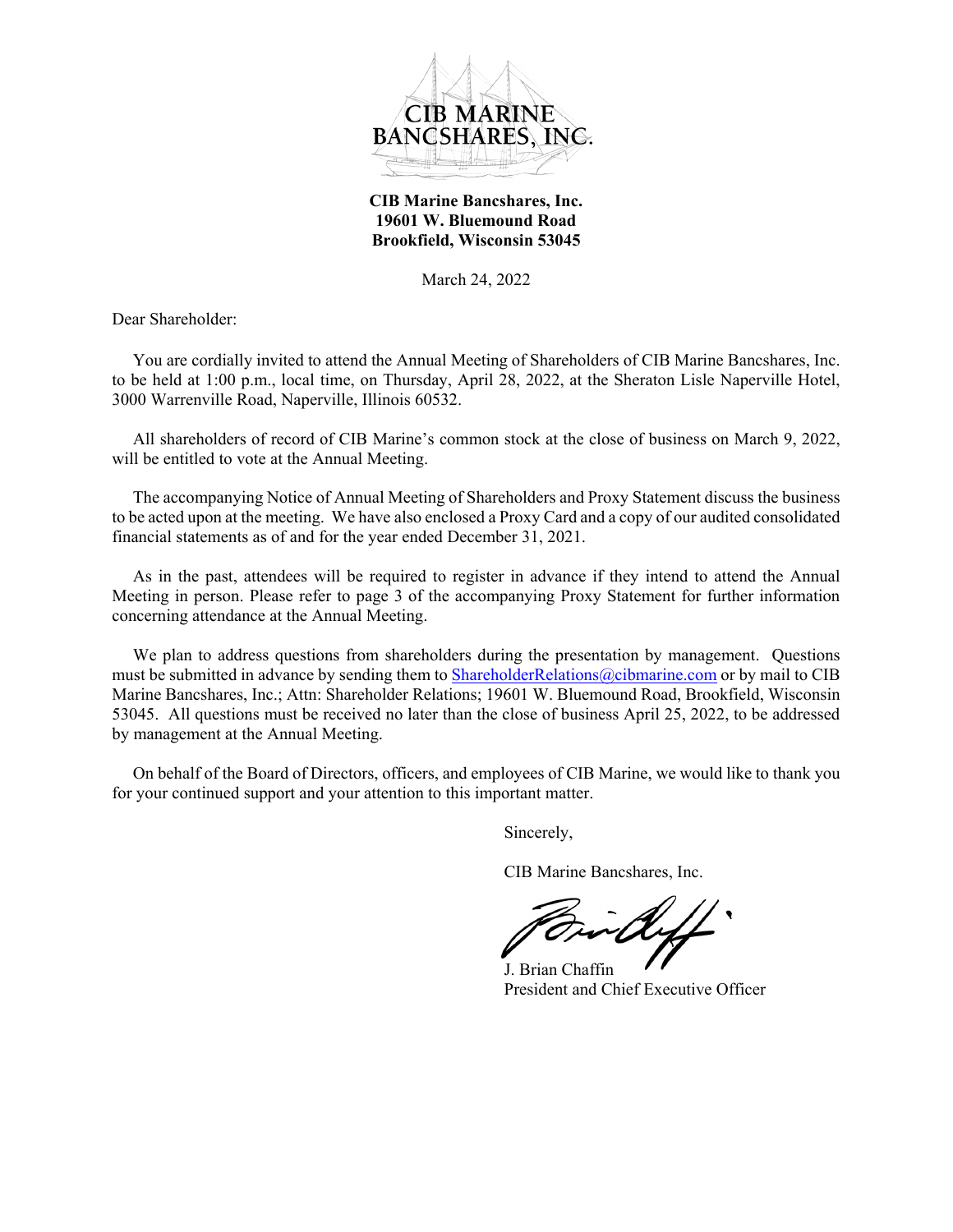## **IMPORTANT NOTICE REGARDING THE AVAILABILITY OF PROXY MATERIALS FOR THE ANNUAL MEETING OF SHAREHOLDERS TO BE HELD ON APRIL 28, 2022**

The Proxy Statement and 2021 audited consolidated financial statements are also available at www.cibmarine.com.

### **FOR THE HEALTH AND WELL-BEING OF OUR SHAREHOLDERS**

Given the evolving nature of the COVID-19 pandemic, CIB Marine continues to encourage shareholders to attend this year's Annual Meeting via teleconference. Those shareholders who register to attend the meeting in person will be admitted, subject to any public health directives on the date of the meeting. Those who attend in person agree to accept the increased health risks as a consequence of their attendance.

### **TELECONFERENCE INSTRUCTIONS**

In order to access the teleconference of the Annual Meeting, please dial (888) 220-8451 (domestic) and provide Confirmation Code #7560225 to the greeter. **Please note that listening to the teleconference of the Annual Meeting will not constitute attendance at the meeting for purposes of determining a quorum. In addition, you will not be able to vote via teleconference.** Accordingly, if you intend to participate in the teleconference, it is important for you to return your completed Proxy Card to us in advance of the Annual Meeting in order for your attendance and vote to be counted.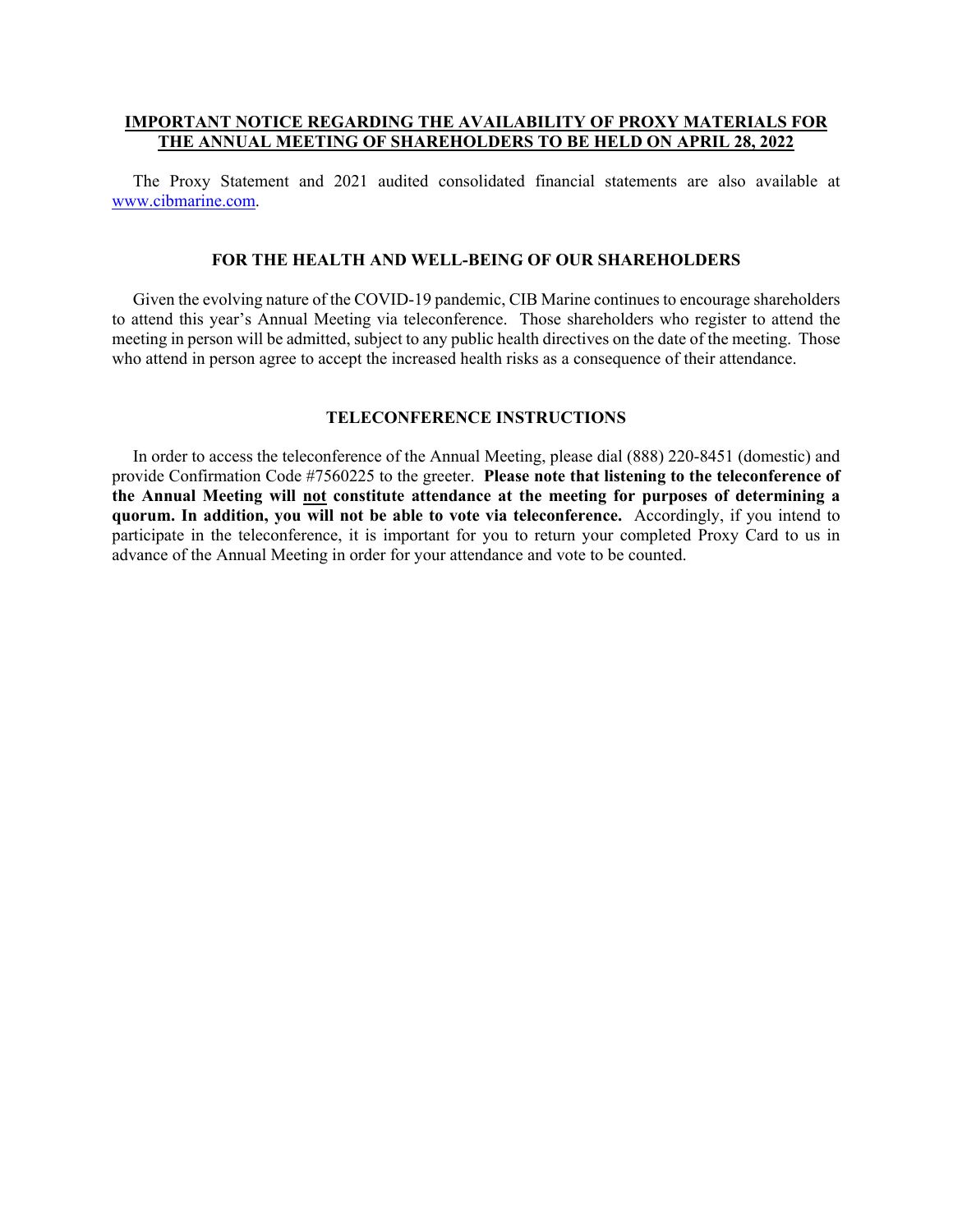# **CIB MARINE BANCSHARES, INC.** 19601 W. Bluemound Road Brookfield, WI 53045 (262) 695-6010

# **NOTICE OF ANNUAL MEETING OF SHAREHOLDERS TO BE HELD ON APRIL 28, 2022**

Dear Shareholder:

The 2022 Annual Meeting of Shareholders ("Annual Meeting") of CIB Marine Bancshares, Inc. (the "Company") will be held at the Sheraton Lisle Naperville Hotel, 3000 Warrenville Road, Naperville, Illinois 60532 on Thursday, April 28, 2022, at 1:00 p.m., local time. The meeting is being held for the following purposes:

- 1. To elect three directors to serve on the Board of Directors of the Company until the 2025 annual meeting of shareholders and until their successors are elected and qualified:
- 2. To ratify the appointment of Crowe LLP as the Company's independent registered public accounting firm for the year ending December 31, 2022; and
- 3. To transact any other business that may properly come before the Annual Meeting and any adjournment or postponement thereof.

The Company's Board of Directors recommends that you vote *FOR* the election of the director nominees named in Proposal 1; and *FOR* the ratification of the appointment of Crowe LLP as the Company's independent registered public accounting firm as presented in Proposal 2 of the enclosed Proxy Statement. We urge you to read the entire Proxy Statement carefully.

Only shareholders of record of the Company's common stock at the close of business on March 9, 2022, are entitled to notice of and to vote at the Annual Meeting and at any adjournment or postponement thereof. To gain admission to the Annual Meeting, you will need to register with the Company prior to close of business on Thursday, April 21, 2022, and demonstrate that you are a shareholder of the Company. All shareholders will be required to present valid, government-issued picture identification at the meeting. If your shares are registered in your name, your name will be compared to the list of registered shareholders to verify your share ownership. If your shares are registered in the name of your broker or bank, you will need to bring evidence of your share ownership, such as your most recent brokerage account statement or a legal proxy from your broker. If you do not have valid picture identification and proof that you own shares of the Company's common stock, you will not be admitted to the Annual Meeting. Please arrive in advance of the start of the meeting to allow time for identity verification.

Your vote is important. Whether or not you plan to attend the Annual Meeting, please act promptly to vote your shares. You may vote your shares by completing, signing, and dating the enclosed Proxy Card and returning it in the postage paid envelope provided. You may also vote your shares by telephone or through the internet by following the instructions set forth on the Proxy Card. Your right to vote in person at the Annual Meeting is not affected by returning the Proxy Card, or voting by telephone or through the internet. **Your prompt action will aid the Company in reducing the expense of proxy solicitation.**

BY ORDER OF THE BOARD OF DIRECTORS

Daniel J. Kasmussen Chief Administrative Officer, General Counsel and Secretary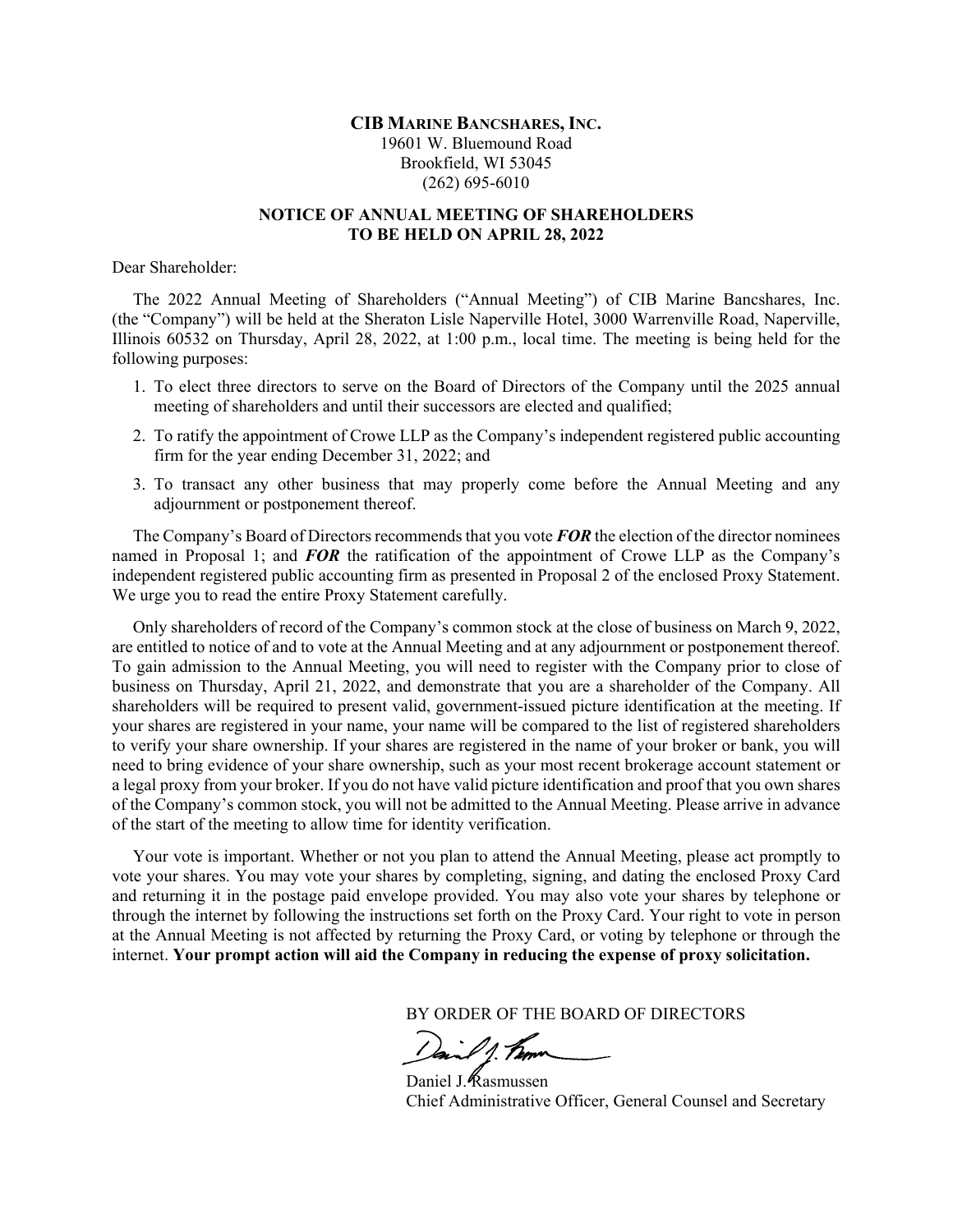## **CIB MARINE BANCSHARES, INC.**

19601 W. Bluemound Road Brookfield, WI 53045 (262) 695-6010

# **Proxy Statement for Annual Meeting of Shareholders**

The Board of Directors of CIB Marine Bancshares, Inc. is soliciting your proxy to vote at the Annual Meeting of Shareholders to be held on Thursday, April 28, 2022, at 1:00 p.m., local time, and any adjournment or postponement of that meeting. The Annual Meeting will be held at the Sheraton Lisle Naperville Hotel, 3000 Warrenville Road, Naperville, Illinois 60532. This Proxy Statement and the accompanying Proxy Card and Notice of Meeting was first mailed on or about March 24, 2022, to all shareholders of record as of March 9, 2022 (the "Record Date"). The only voting securities of the Company are shares of the Company's common stock, \$1.00 par value per share (the "Common Stock"), of which there were 1,357,900 shares outstanding as of the Record Date (excluding treasury stock, but including 66,030 shares of restricted Common Stock). Each share of Common Stock, restricted or unrestricted, is entitled to one vote. The Company needs a majority of the shares of Common Stock outstanding on the Record Date present, in person or by proxy, to hold the Annual Meeting.

In this Proxy Statement, we refer to CIB Marine Bancshares, Inc. as the "Company," "CIB Marine," "we," "us" or "our" and the Board of Directors as the "Board."

Our audited consolidated financial statements for the year ended December 31, 2021 ("2021 Financial Statements") accompany this Proxy Statement. These documents are also available on our website at www.cibmarine.com.

## **THE PROXY PROCESS AND SHAREHOLDER VOTING**

## **Why am I receiving this Proxy Statement and Proxy Card?**

You are receiving this Proxy Statement and Proxy Card from us because you own shares of our Common Stock. This Proxy Statement describes issues on which we would like you, as a shareholder, to vote. It also gives you information on these issues so that you can make an informed decision.

When you sign the enclosed Proxy Card, you appoint the proxy holder as your representative at the Annual Meeting. The proxy holder will vote your shares as you have instructed on the Proxy Card, thereby ensuring that your shares will be voted whether or not you attend the Annual Meeting in person. Even if you plan to attend the Annual Meeting in person, we request that you complete, sign, and return your Proxy Card in advance of the meeting so that your vote will be counted in the event your plans change.

If you have signed and returned the Proxy Card and an issue comes up for a vote at the Annual Meeting that is not identified on the card, the proxy holder will vote your shares, under your proxy, in accordance with his or her best judgment.

## **What matters will be voted on at the Annual Meeting?**

You are being asked to vote on: (i) the election of three directors, whose terms, if elected, will expire at the 2025 Annual Meeting of Shareholders and once their successors are elected and qualified; and (ii) ratification of the appointment of Crowe LLP as our independent registered public accounting firm for the year ending December 31, 2022, each as more fully described in this Proxy Statement.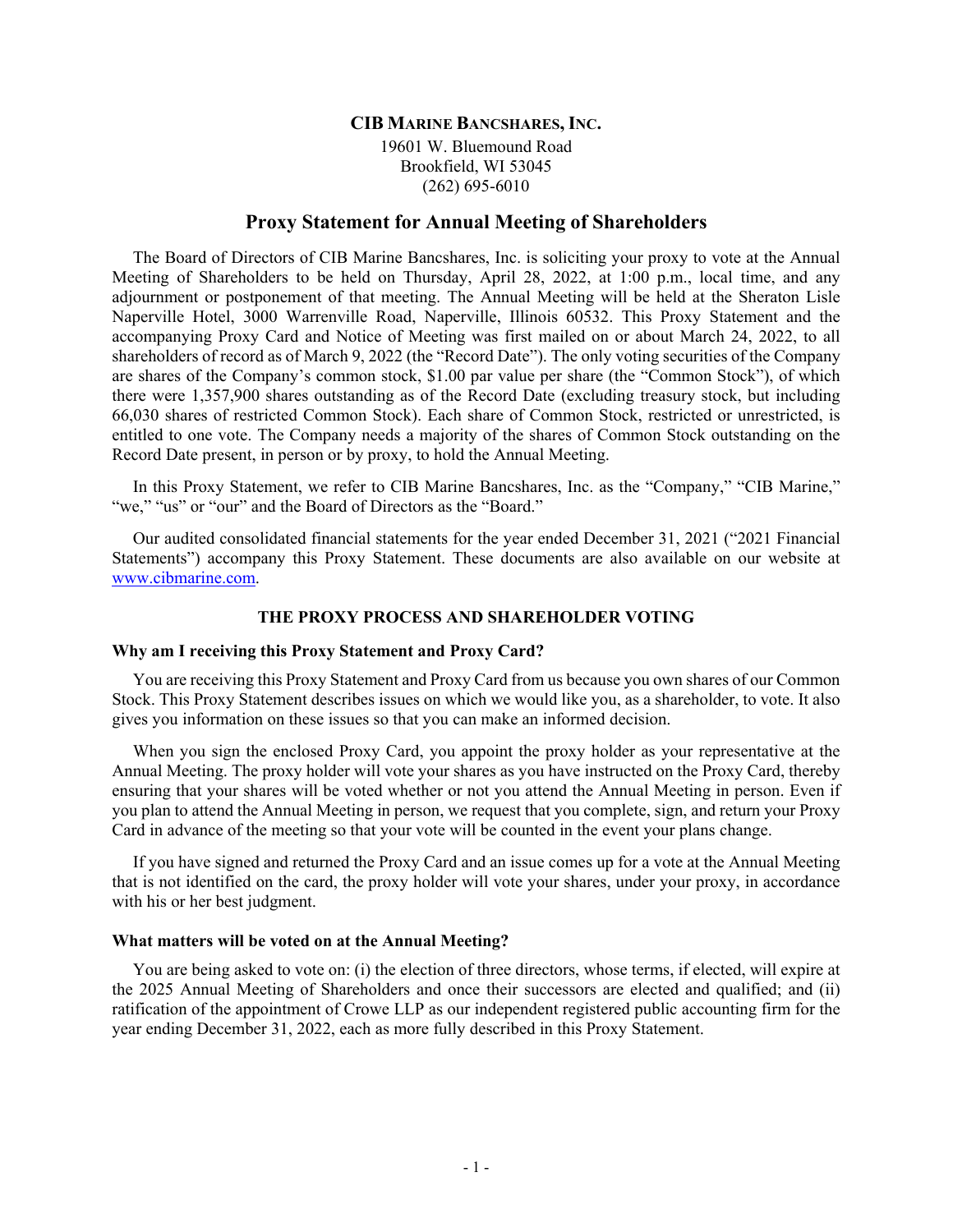#### **How do I vote?**

You may vote your shares by proxy by any of the following methods: by mail, by telephone, or by internet. To vote by mail, complete and sign the enclosed Proxy Card and mail it in the enclosed preaddressed envelope. No postage is required if mailed in the United States. If you mark your Proxy Card to indicate how you want your shares voted, your shares will be voted as you instruct. If you sign and return your Proxy Card but do not mark the card to provide voting instructions, the shares represented by your Proxy Card will be voted "FOR" the three nominees for director named in this Proxy Statement and "FOR" the ratification of Crowe LLP as our independent registered public accounting firm. To vote your shares by telephone, please call the toll-free number set forth on the Proxy Card. To vote your shares by internet, use the internet site provided on the Proxy Card. Please have your Proxy Card available for reference if you vote by telephone or internet.

Subject to the health and safety warnings provided herein, if you want to vote in person, you may register and attend the Annual Meeting. We will distribute written ballots to anyone who wants to vote, or to change their prior vote, at the Annual Meeting. Please note, however, that if your shares are held in the name of your broker (or in what is usually referred to as "street name"), you will need to arrange to obtain a proxy from your broker in order to vote in person at the Annual Meeting.

# **What does it mean if I receive more than one Proxy Card?**

If you receive more than one Proxy Card from us, it means that you have multiple holdings reflected in our stock transfer records and/or in accounts with stockbrokers. Please sign and return **all** Proxy Cards to ensure that all your shares are voted.

### **If I hold shares in the name of a broker, who votes my shares?**

If you received this Proxy Statement from your broker, your broker should have given you instructions to direct it how to vote your shares. It will then be your broker's responsibility to vote your shares in the manner you direct.

Under the rules of various national and regional securities exchanges, brokers may generally exercise their discretion to vote only on routine matters if you do not instruct them how to vote on such matters. Therefore, we encourage you to provide directions to your broker as to how you want your shares voted on the matters to be brought before the Annual Meeting. You should do this by carefully following the instructions your broker gives you concerning its procedures. This will ensure that your shares will be voted at the Annual Meeting.

## **What if I change my mind after I return my proxy?**

If you hold your shares in your own name, you may revoke your proxy and change your vote at any time before the polls close at the meeting. You may do this by:

- signing another Proxy Card with a later date and returning that proxy to us;
- voting by telephone or through the internet on a later date;
- sending notice to us that you are revoking your proxy; or
- voting in person at the Annual Meeting.

You should send any later-dated Proxy Card or notice of revocation to: CIB Marine Bancshares, Inc., 19601 W. Bluemound Road, Brookfield, Wisconsin 53045, Attention: Daniel J. Rasmussen, Secretary. All items mailed to us must be received by us no later than the close of business April 26, 2022, to be effective for the Annual Meeting.

If your shares are registered in the name of your broker and you want to revoke your proxy, you will need to contact your broker to do so.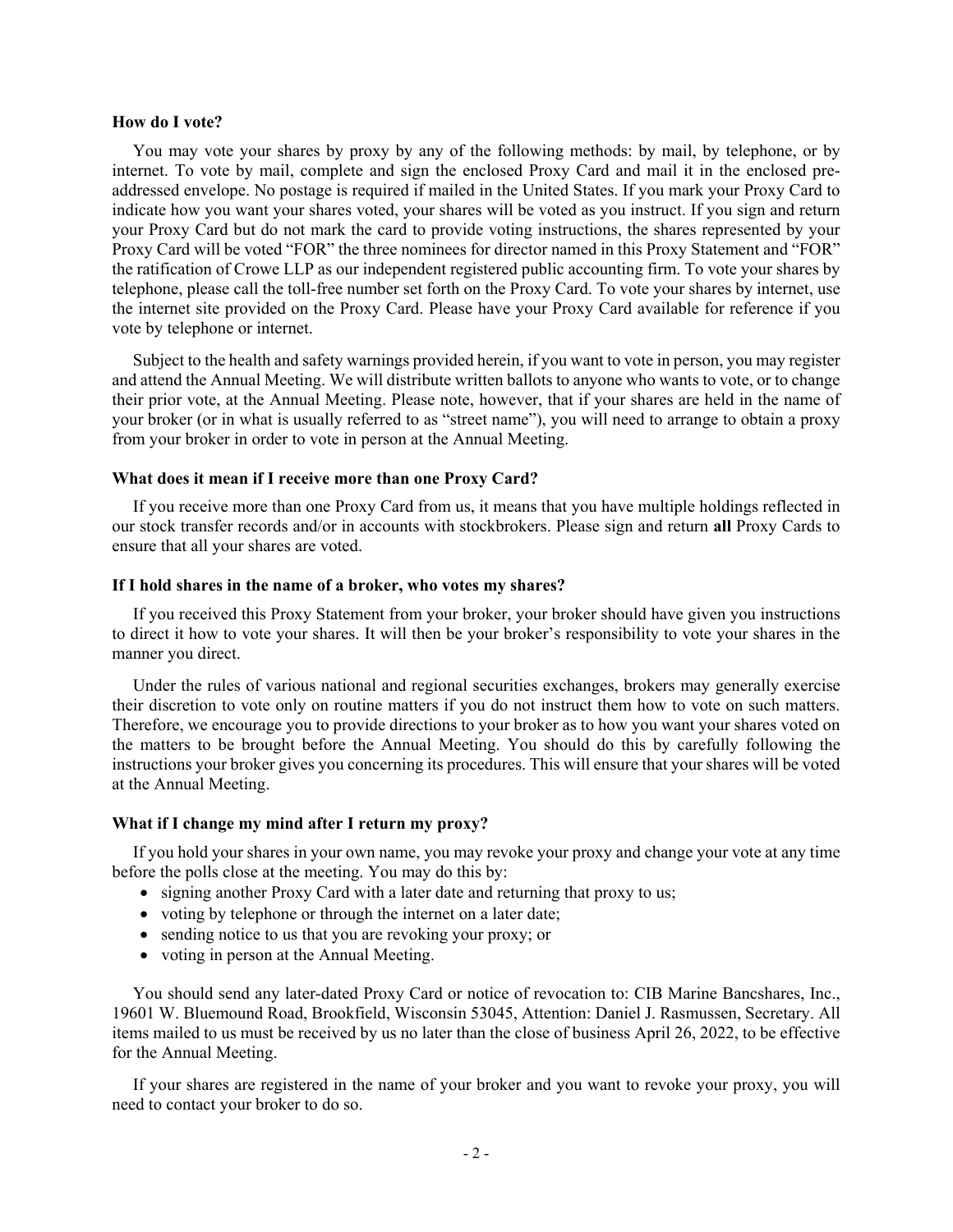#### **How many votes do we need to hold the Annual Meeting?**

A majority of the shares of Common Stock outstanding and entitled to vote as of the Record Date must be present in person or by proxy at the Annual Meeting in order to conduct business at the meeting. Shares are counted as present at the Annual Meeting if the shareholder either is present and votes in person at the meeting, or has properly submitted a signed Proxy Card or telephone or internet proxy. The inspectors of election appointed for the Annual Meeting will determine whether or not a quorum is present. The inspectors of election will treat abstentions and broker non-votes as present and entitled to vote for purposes of determining the presence of a quorum. A broker non-vote occurs when a broker holding shares for a beneficial owner does not have authority to vote the shares and has not received instructions from the beneficial owner as to how the beneficial owner would like the shares to be voted.

#### **How many votes are required to approve the proposals?**

The three individuals receiving the highest number of votes cast "FOR" their election will be elected as our directors. The ratification of the appointment of Crowe LLP as our independent registered public accounting firm will be approved if the number of votes cast "FOR" the proposal exceeds the number of votes cast "AGAINST" it.

Abstentions and broker non-votes will not count as votes "FOR" or "AGAINST" the proposal for the election of directors or the ratification of the appointment of Crowe LLP, and will not affect the outcome of those votes.

### **What options do I have for voting on the proposal?**

You may vote "FOR" or "WITHHOLD" for each nominee for director, and you may vote "FOR," "AGAINST" or "ABSTAIN" on the appointment of Crowe LLP as our independent registered public accounting firm.

#### **How are votes counted?**

Voting results will be tabulated and certified by our transfer agent and inspector of election: Computershare Trust Company N.A.

#### **How do I register to attend the Annual Meeting?**

Shareholders are encouraged to attend via teleconference. Subject to the health and safety warnings provided herein, if a shareholder wants to attend the meeting in person, they must register with our Investor Relations Department by Thursday, April 21, 2022, by contacting Ms. Elizabeth Neighbors at (262) 695- 6010 or Elizabeth.Neighbors@cibmarine.com. Please include your name, phone number, and email address in your response. If you register via email, you will receive a confirmation email acknowledging your registration. Shareholders of record who have not registered their attendance in advance will not be admitted.

## **Who should I call if I have any questions?**

If you have any questions about the Annual Meeting or general shareholder questions, please contact our Investor Relations Manager, Ms. Elizabeth Neighbors, at (262) 695-6010 or Elizabeth.Neighbors@cibmarine.com.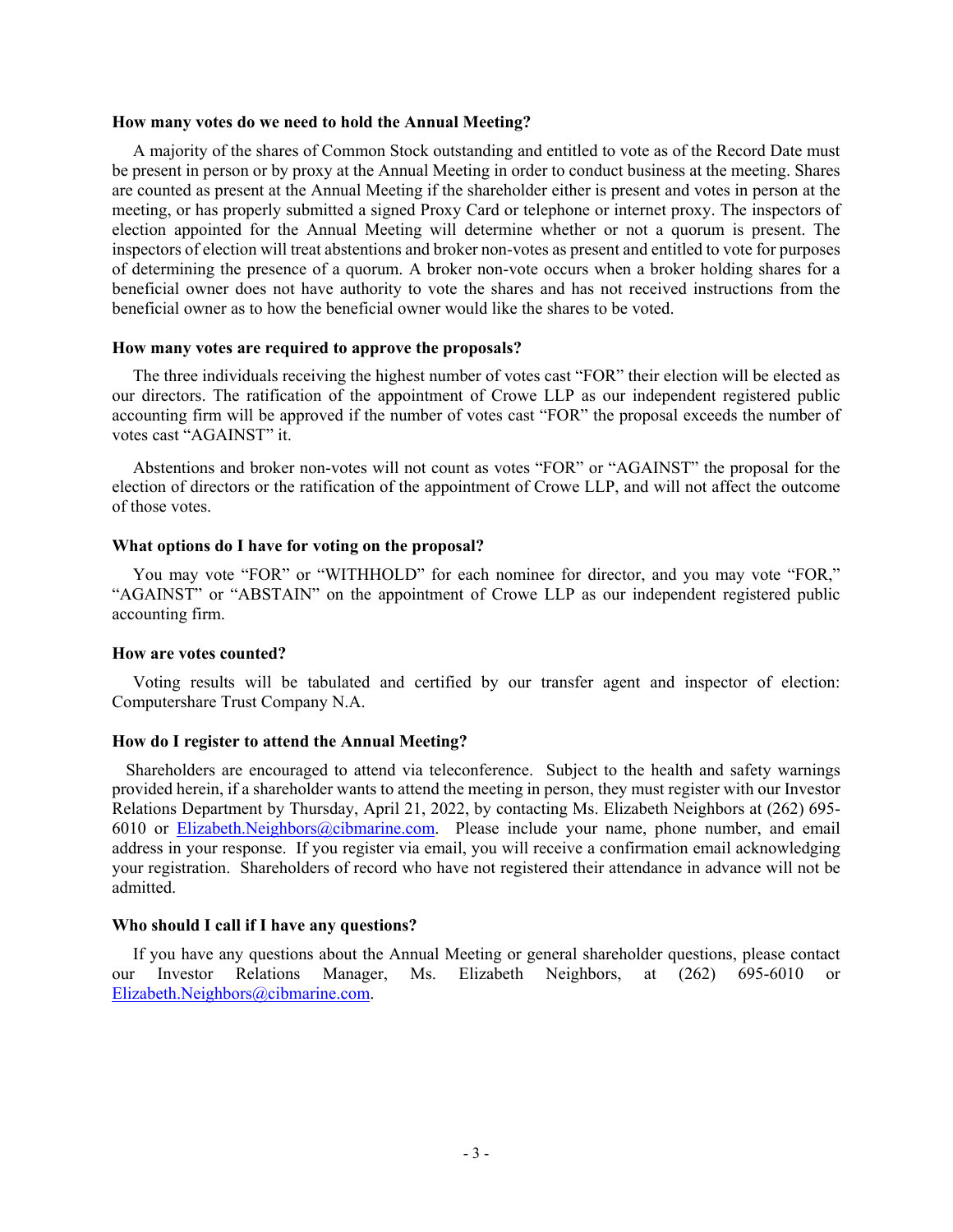## **PROPOSAL 1 – ELECTION OF DIRECTORS**

Our current Board of Directors consists of eleven members, but will be resized to ten following the Annual Meeting, as part of our previously discussed Board transition plan. John Hickey will be retiring from the Board in April and will not stand for reelection. The Board of Directors thanks Mr. Hickey for more than fifteen years of tireless service to the Company and its shareholders, including five years as President and CEO of the Company. Following the Annual Meeting, the Board of Directors will consist of three classes of Directors: two classes with three Directors each and a third class with four Directors.

Our directors are generally elected to serve for a three-year period, or a shorter period if the director is elected to fill a vacancy, and until their respective successors have been elected and qualified. Three directors will be elected at the Annual Meeting and will serve until the 2025 annual meeting of shareholders and until their successors have been elected and qualified.

The Board has nominated J. Brian Chaffin, JoAnn M. Cotter, and Rhonda L. Hopps to serve as directors. Each nominee is currently serving as a director and has consented to serve for a new three-year term. There are no family relationships between any of the directors, nominees or executive officers. We do not anticipate that any nominee will be unable or unwilling to stand for election, but if that happens, your proxy will be voted for another person nominated by the Board.

**The Board of Directors recommends that you vote "FOR" the election of each of the nominees named above. Proxies solicited by our Board will be voted "FOR" these nominees unless otherwise instructed.** 

#### **Information Regarding Nominees**

*Nominees for Election at the Annual Meeting to Serve Until the 2025 Annual Meeting of Shareholders:* 

|                       | <b>Serving</b> |                                                                                    |
|-----------------------|----------------|------------------------------------------------------------------------------------|
| Name and Age          | <b>Since</b>   | <b>Principal Occupation</b>                                                        |
| JoAnn M. Cotter (60)  | 2019           | Retired partner of accounting, tax and advisory firm, Wipfli LLP.                  |
| J. Brian Chaffin (64) | 2015           | President & CEO of CIB Marine Bancshares, Inc. and CIBM Bank.                      |
| Rhonda L. Hopps (59)  | 2021           | Executive Director of Comer Education Campus, a youth development<br>organization. |

#### **Information Regarding Continuing Directors**

*Continuing Directors Whose Terms Will Expire at the 2023 Annual Meeting of Shareholders:* 

|                          | <b>Serving</b> |                                                                                                                                                        |
|--------------------------|----------------|--------------------------------------------------------------------------------------------------------------------------------------------------------|
| Name and Age             | <b>Since</b>   | <b>Principal Occupation</b>                                                                                                                            |
| Gina M. Cocking (51)     | 2019           | Chief Executive Officer and Managing Director of investment banking<br>firm, Colonnade Advisors, LLC.                                                  |
| Gary L. Longman (74)     | 2004           | Retired President & CEO of child welfare agency, Sunny Ridge<br>Family Center; retired partner of accounting, tax and advisory firm,<br>KPMG LLP.      |
| Steven C. Palmitier (66) | 2017           | Retired President & Chief Operating Officer of North American<br>Company for Life and Health Insurance and Midland National Life<br>Insurance Company. |